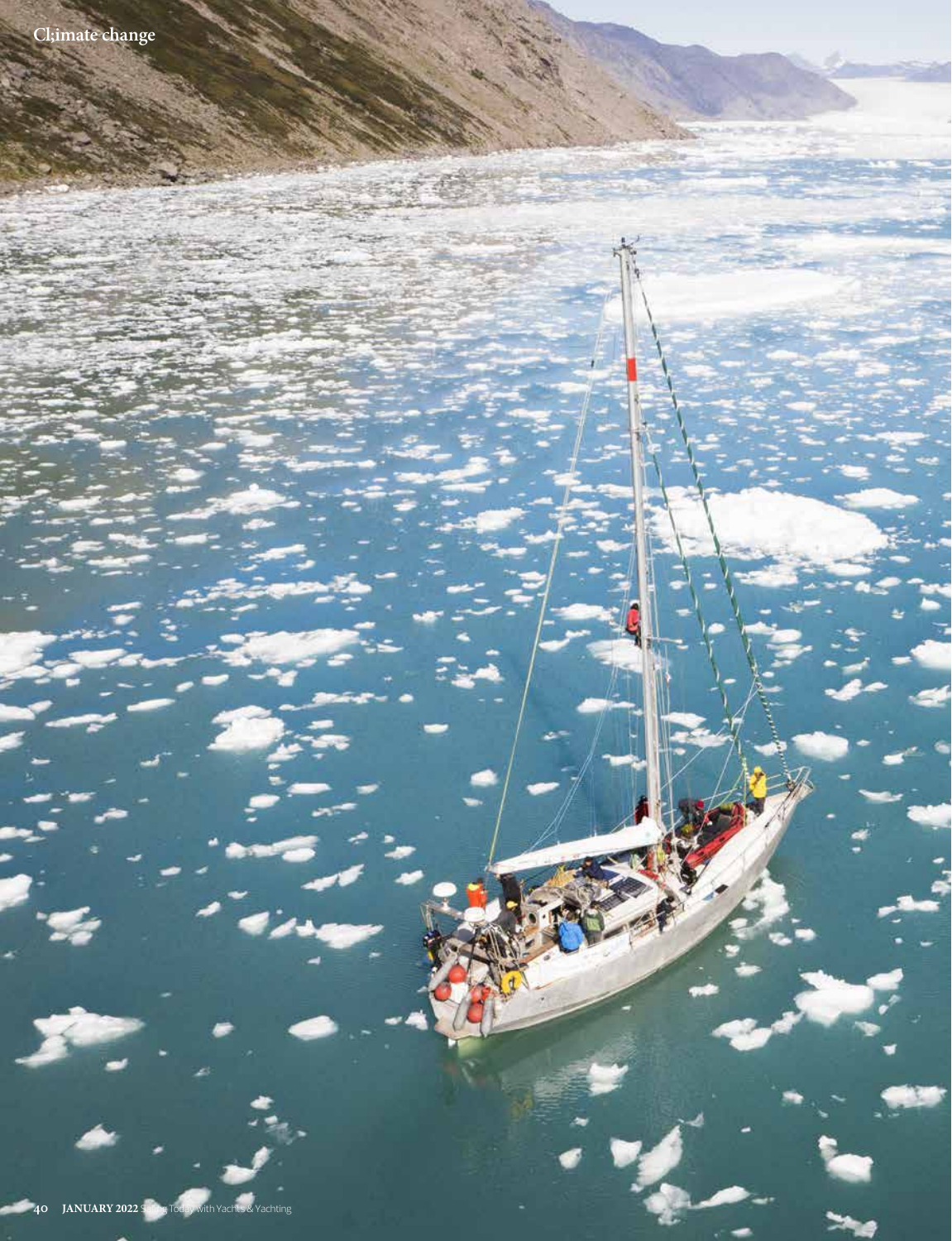



# **Go with the floe**

The Gulf Stream in slowing down but analysis and data collection on the impact remains limited. **Sam Turpin** joined a group of sailors who headed north to help in the gathering of essential information on what is going on

I<br>
work? Were you able t<br>
work? Were you able t<br>
record the data?" asks<br>
oceanographer Cédric<br>
Courson. He has just<br>
appeared on the deck<br>
of the North About. The 15 -metre work? Were you able to record the data?" asks oceanographer Cédric Courson. He has just appeared on the deck of the North About. The 15 -metre yacht left Roscoff, in France, for Iceland about three weeks ago. Our crew of six carried a precious cargo of probes and sensors for taking measurements - plus me - the journalist accompanying this summer-long expedition. This is my first journey as far as the waters of the 66th parallel North and I'm making it aboard a legendary vessel: the North About is the only sailing boat to have made two Arctic

**LEFT** North About sailing to Narsarsuaq glacier (Greenland)

**ABOVE**

Captain Tobias Carter takes the yacht into port in the Westman Islands.

circumnavigations via the Northeast and Northwest passage. The first took place over two seasons in 2001 and 2005, then an expedition led by explorer David Hempleman Adams highlighted the alarming manner in which the ice cap had shrunk by making the entire circumnavigation in an astonishing and also alarming seven weeks in 2015.

Now the boat is on a new mission that stays true to the alarm raised by Hempleman Adams. Captain, Tobias Carter and expedition leader Sophie Simonin have set a new mission for the North About for the past two years - operating through their organization UNU Mondo Expedition - that of serving as a logistic platform for scientific missions to the Arctic region and participating in a mission to raise young people's awareness of the effects of climate change.

The wind picks up suddenly and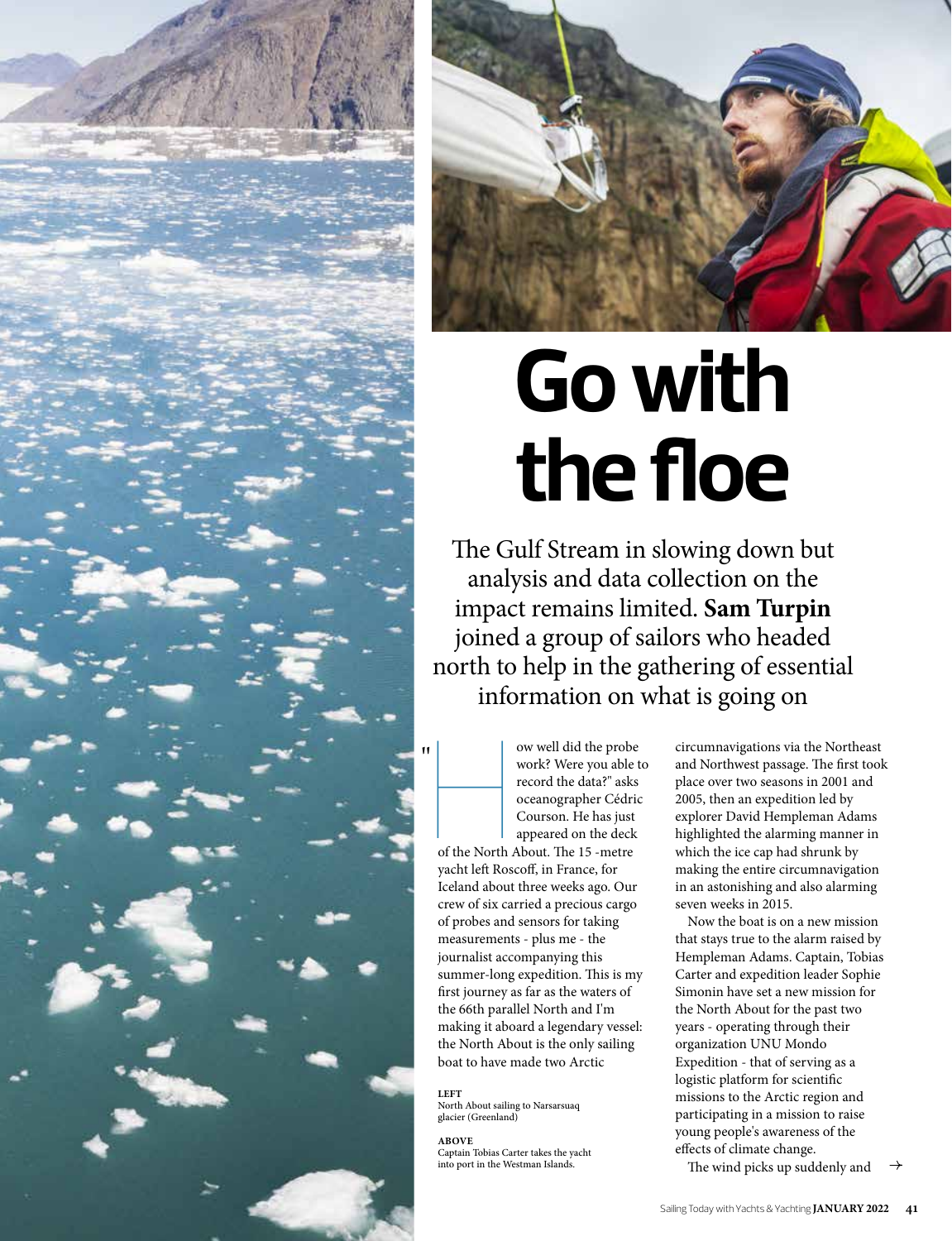#### **Climate change**



changes direction. It's a beam wind. It had been on the nose only five minutes earlier. We had rounded the headland of the Westman Islands and set sail for the Álftanes reefs at Mýrar, near Akranes, and the Bay of Reykjavik, Iceland. These are dangerous waters with a fearsome reputation: French expedition leader Jean-Baptiste Charcot and 39 crew members from the ship Pourquoi Pas lost their lives here in 1936, on the return leg of their expedition to Greenland. A chill gust hits the North About land she heels to starboard. The topping lift of the mainsail slaps. Ben and Thomas lower the genoa and raise the staysail, which immediately catches the wind and fills. Cédric wraps the sheet around the winch. He is both oceanographer and sailor. Relieved of a bit of pressure in the sails, the North About settles back into the groove and we forge on.

This was my first experience at sea. In normal life I'm a war correspondent. During many years reporting in conflict zones, I was used to being anchored to the land. I suffered from seasickness for 36 hours as the boat was rolled and pitched hard as we headed out into the Atlantic. After this period of suffering, I was able to take full advantage of the beauty of the open sea, the sunlights, the moon light, the whistling of the sails, the dolphins and the gulls playing with the wind while they pass between the mainsail and the staysail.

The boat is 14 meters long and seven people live in this small space which became very cramped after we had taken on board all the food for two months and the scientific equipment. The organisation of community life in a space of about 20 square meters and the harmony of between the crew members are obviously key components for the success of such an expedition. We learned to look after each other, we had to manage our respective fatigue and tensions that could appeared.

Cédric returns to the little electronic control unit attached to the guardrail, with a small solar panel set above it. Every 15 minutes the unit records the temperature of the sea, the salinity of the water and the relevant GPS coordinates, using a probe submerged in the water. He removes the flash drive and takes shelter in the cockpit to process the data on his laptop. "In the long run, this data is going to provide us with information about the stratification and mobility of ocean currents – and this is fundamental in analysing ongoing changes in the Gulf Stream, which flows past here, to the south of Iceland", Cédric explains.



**ABOVE LEFT** Mate Benjamin LeBotland collecting seawater samples to measure salinity: samples taken twice daily on the journey between France and Iceland.

**ABOVE RIGHT** The yacht North About on its way to Greenland.

**BELOW** Expedition leader Sophie Simonin takes a compass bearing.

### *Weakening stream*

The Gulf Stream, which carries around 20 million cubic metres of water per second, conveys some of the tropical heat from the Gulf of Mexico to the North Atlantic before dividing in two to the south of Iceland and continuing on its way towards Europe. Recent studies confirm a slowing of its flow during the past 150 year. "It's the Gulf Stream that gives western Europe a temperate climate. If it were to slow or weaken, the current would carry less warm water and the temperature of the Atlantic Ocean could fall. Over the long term, this could have quite serious consequences for the future climate model. We could in fact experience alternating periods of quite intense heat and cold", Cédric explains.

The western coast of Europe, from Great Britain to Spain, and including France and Portugal in between, would experience a drop in temperature of 1 to 3°C on average over the year, with great contrasts between colder winters and hotter, drier summers. London might alternate between scorching hot summers and long rainy periods over the rest of the year. Further east, Hamburg could experience drops in temperature of 10 degrees in winter. Meteorological phenomena such as storms and cyclones could become more frequent and more severe, affecting agriculture and biodiversity. On the other side of the Atlantic, the eastern coast of the United States would be under increasing threat from a rise in sea levels, because the

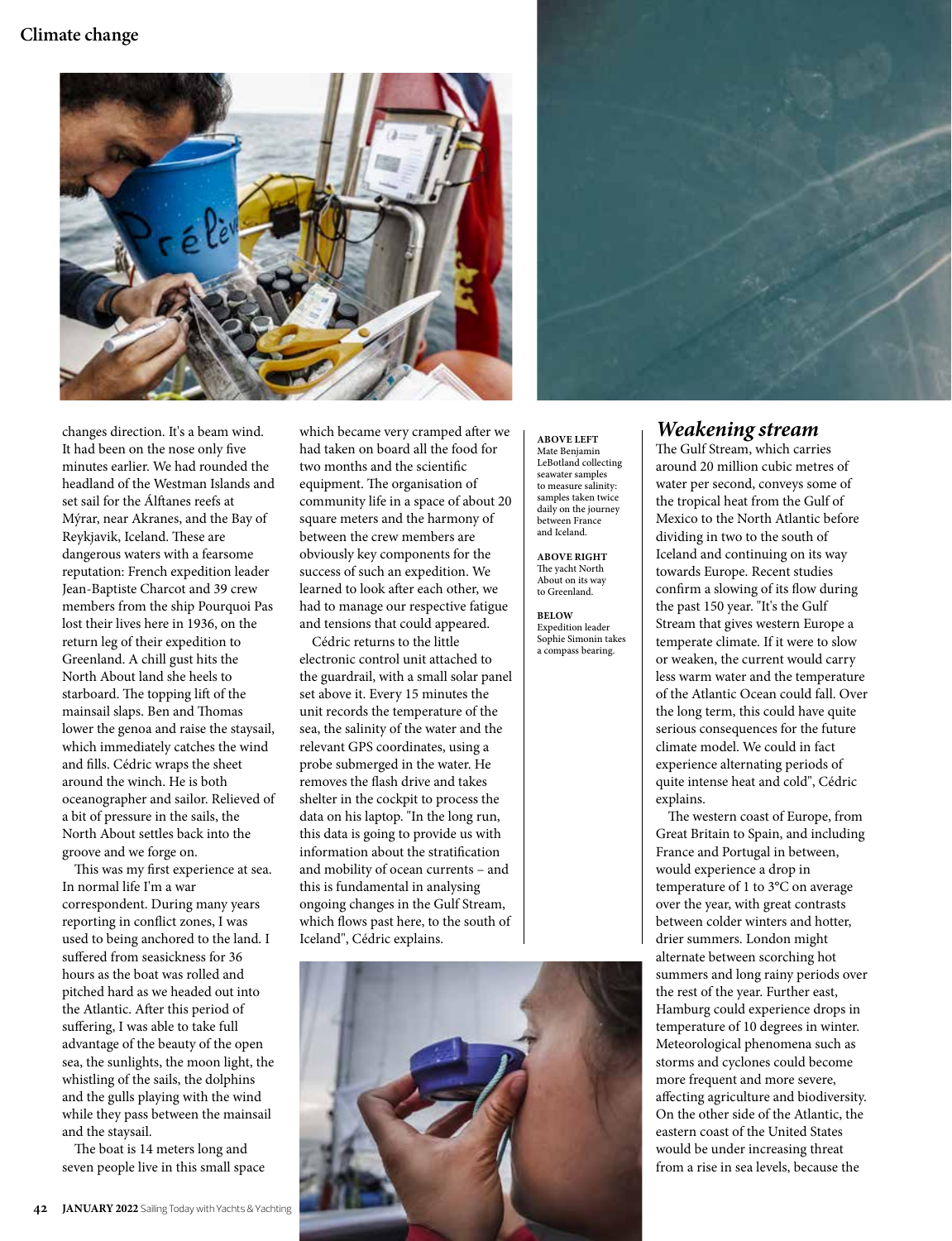

weakening of the Gulf Stream current would prevent it from being able to carry such great quantities of water.

#### *The ocean conveyor belt*

The Gulf Stream is part of an incredible ocean water circulation mechanism known as AMOC (Atlantic Meridional Overturning Circulation), which could be likened to a central heating system of the

Earth. Warm, less dense surface salt water travels back up to more northern latitudes, where it cools down. It then becomes denser and sinks down to the depths, as it makes its return journey back to the Equator and the southern hemisphere, eventually reaching the Antarctic. This "ocean conveyor-belt" system, causes a heat transfer from the ocean to the atmosphere, thus contributing to

**BELOW** North About heading into the Prince Christian Sund fiord (Greenland)

#### **ABOUT THE BOAT:**

Northabout is a Chatham 47 designed by the famous French naval architect, Gilbert Caroff, she was custom built by adventurer Jarlath Cunnane from County Mayo. She features a swing keel with internal ballast and was designed to be built in either aluminium or steel. In 2016, in order to highlight the rapid melting of the ice pack, renowned adventurer Sir David Hempleman-Adams purchased Northabout and sailed around the entire Arctic in one season. This was the second time the yacht had achieved this feat; the first undertaken over two seasons in 2001 and 2005. On the second time around, the yacht completed the trip in an unprecedented seven weeks, illustrating just how much the icecap has melted.

**Designer:** Gilbert Caroff **LOA:** 49' (14.95m) **Beam:** 14'6" (4.45m) **Draft:** (min) 3'3" (1m), (max) 8'2" ft (2.50m) **Displacement:** 33,731lb (15,300kg) **Construction:** reinforced aluminium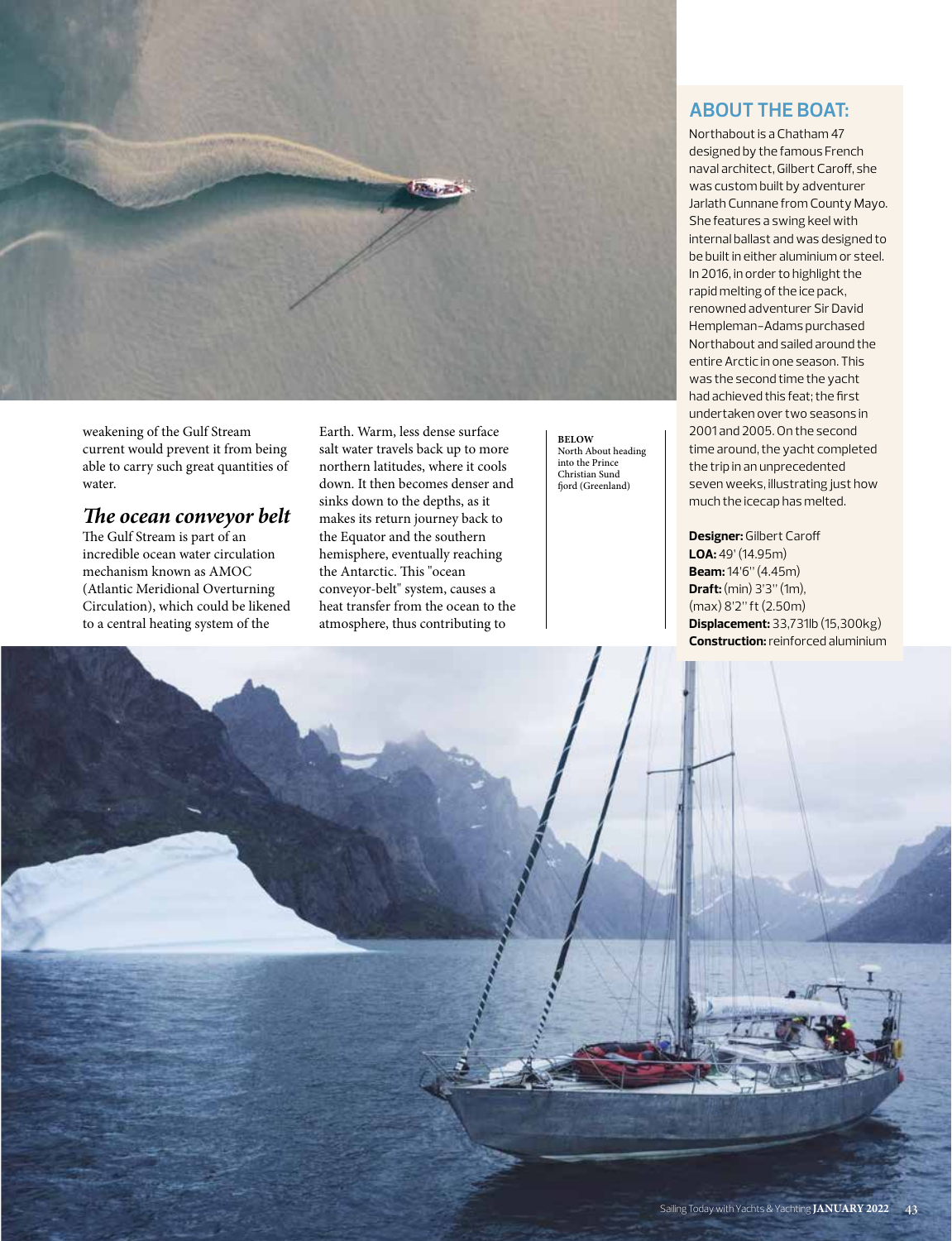

the creation of atmospheric disturbances.

The AMOC has weakened by 15 to 20% during the past 150 years, according to studies published in the scientific journal Nature by Niklas Boers and Stefan Rahmstorf.

While the Gulf Stream did in fact undergo slowdowns of this kind during the Ice Age and the Little Ice Age, which last plummeted the northern hemisphere into an Arctic climate 8,000 years ago, what concerns research scientists today is the pace at which the Gulf Stream appears to be slowing down today.

"It's likely that the increase in rainfall and the influx of cold freshwater from the melting of Greenland's glaciers and the Arctic pack ice – such meltwater being attributable to human activity – is seriously disrupting the ocean currents and could affect the entire thermohaline circulation cycle", Cédric continues. The Greenland ice sheet alone has been losing an average of 290 billion tonnes of ice

each year since 1996 . The cold freshwater is believed to be forcing the warm waters of the Gulf Stream to sink down to the depths and then to stagnate further south. The surface waters of the North Atlantic are consequently growing colder, a phenomenon which has already been seen for a number of years now around Labrador and Newfoundland, and to the south of Greenland. This cooling effect could, notably, be the reason behind the harsh winters experienced by the northeast of the United States and Quebec during the past few years.

"The oceans are the places that we know the least. We are better acquainted with the Moon and will soon be more familiar with the planet Mars than with our own oceans", notes Cédric, "and yet, out of three sources of the air that we breathe, two-thirds of the oxygen that is essential to us comes from the oceans, and only one third from plant cover". The oceans cover two thirds of the globe and are in fact the

**ABOVE LEFT** Mate Benjamin LeBotland checks

**ABOVE RIGHT** North About on its way to Greenland.

the condition of the mainsail

**BELOW LEFT** Crewman Thomas Bour checks the condition of the electronic unit and the probes used to record the temperature and salinity of the sea water. The unit records the data and the relevant GPS coordinates every 15 minutes.



greatest emitters of the world's oxygen, ahead of even the "planet's lungs" that are the forests of the Amazon and the Congo Basin. They are also the biggest carbon sinks. They have been absorbing a third of our excess output since the beginning of the Industrial Age, thanks to a combination of two processes. The one is physical, and the other, biological. A quarter of the carbon dioxide gas present in the atmosphere dissolves naturally before being absorbed by the ocean surface waters – a physical process facilitated at low temperatures – then spread throughout the water column before being stored in the depths, driven by the ocean currents. "Then you have the phytoplankton – the hero of the sea!" Cédric enthuses. The phytoplankton, like other microscopic plant organisms, absorb the CO2 and store it within their skeleton. Part of it is released in the form of oxygen, while the rest is deposited on the ocean floor when they die. Studies carried out over the past few decades have highlighted the effects of the increase in temperatures in relation to the expansion of oceans and threats to marine biodiversity, such as loss of species and coral reefs. They have